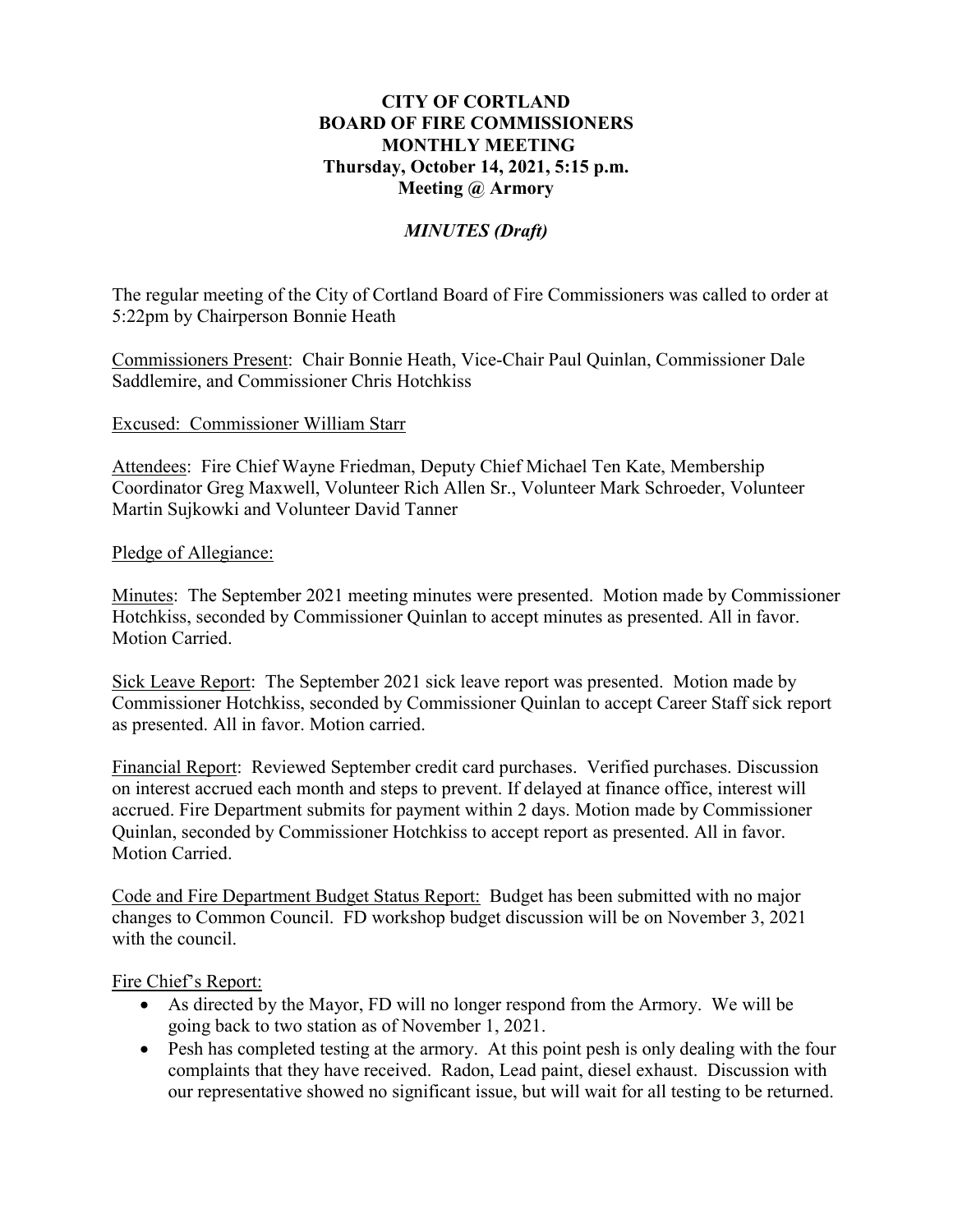Deputy Chief Ten Kate Report:

- 231 Still in the process of getting warranty paint work done, process moving slower that anticipated
- Received one out of four grants that we have submitted for:
	- o No SCBA, Vehicle or Safer grant.
	- o FD approved for the Compressor Grant, we have recently met with two vendors will meet with one more then will discuss and purchase compressor.

#### o BOE Report

- Reports at last BOE meeting there was lengthy discussion and concerns regarding Company 1's status within the department. Currently and for roughly 1-1 ½ years no active members in that company.
- BOE members are asking the Fire Commissioners to advise what they can do regarding dissolving company 1.
- Motion made by Commissioner Quinlan, seconded by Commissioner Hotchkiss to direct Fire Chief to inquire with Corporate Council and request a Company 1 member to attend next meeting. All in favor. Motion Carried.

# Volunteer Report

• Kevin Lent has submitted letter to resign due to family matters and moving out of district. He is leaving in all good standing.

Motion made by Commissioner Hotchkiss, seconded by Commissioner Saddlemire to accept resignation as of 10/14/2021. All in favor. Motion Carried

- David Tanner has reached his 1 year service with department-currently lacking a few training items and a physical due to dealing with family matters but is now ready to jump back on board to complete.
- Martin Sujkowski has reached his 1 year service with department-he is communicating with the training officer well, his intent is great, doing what he can with the road blocks of the pandemic, he has a few more trainings to complete but eager.
- Kasey Poirier has reached his 1-year service with department-he is active and do well with meeting standards.
- Lee Price has reached his 1-year volunteer service with the department and will reach out to the Fire Chief for further discussion and attend the next month's meeting.

Motion made by Commissioner Quinlan, seconded by Commissioner Hotchkiss to appoint these members permanent as of 10/14/2021. All in favor. Motion Carried.

## Old Business

- Career FF Patrick Sherman is on week 8 of the Fire Academy, he is doing very well, mentally, physically and academically. Will be graduating very soon.
- Captain Scott Buchanan will be returning to duty October 23,2021
- Captain Will Fox and Captain Bob Jennison will be heading to FLSTP (First-Line) supervisor training program).